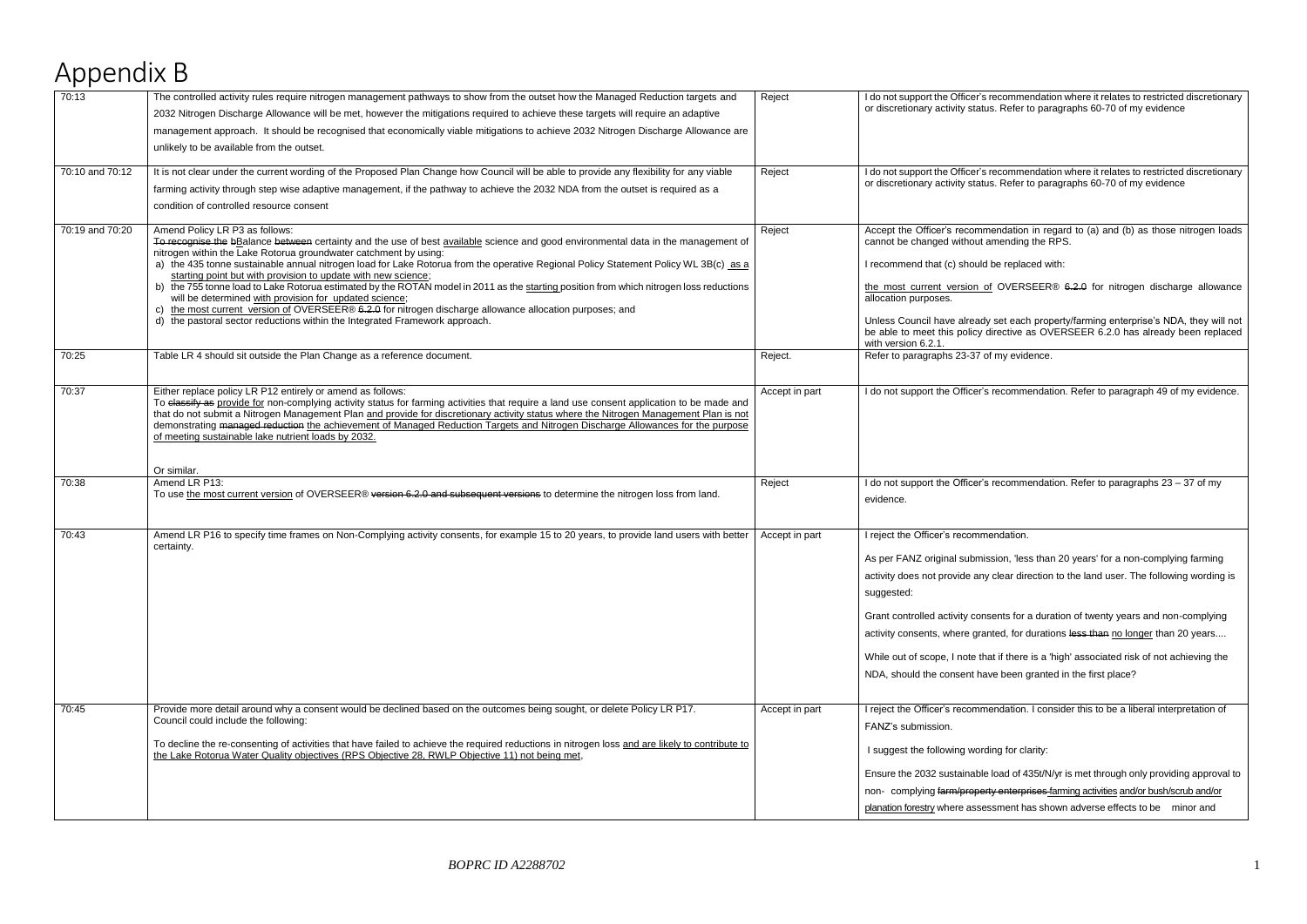or bush/scrub and/or planation forestry is not contrary to in the Plan.

's recommendation for the reasons set out in paragraphs 39-

's recommendation. Refer to paragraphs 50-52 of

<sup>2</sup> is recommendation. Refer to paragraphs 60-70 of

ission but did include definitions on the said terms. er's recommendation. Refer to paragraphs 39-47 of my

er's recommendation. Refer to paragraphs 39-47 of my

er's recommendation. Refer to paragraphs 39-47 of my

er's recommendation. Refer to paragraphs 53-57 of my

mendation where it relates to LR R8(b).

mendation in relation to LR R8(ii).

cer's recommendation in relation to LR R8(iii). Refer to ridence.

nendation where it relates to LR R9(b).

mendation in relation to LR R9(ii).

cer's recommendation in relation to LR R9(iii). Refer to ridence.

|                                 |                                                                                                                                                                                                                                                                                                                                                                                                                                                                                                                                                                                                                                                                                                                                                                                                                                                                                                                                                                                                                                                                                                                                                                          |                | where farming activities and/                                                          |
|---------------------------------|--------------------------------------------------------------------------------------------------------------------------------------------------------------------------------------------------------------------------------------------------------------------------------------------------------------------------------------------------------------------------------------------------------------------------------------------------------------------------------------------------------------------------------------------------------------------------------------------------------------------------------------------------------------------------------------------------------------------------------------------------------------------------------------------------------------------------------------------------------------------------------------------------------------------------------------------------------------------------------------------------------------------------------------------------------------------------------------------------------------------------------------------------------------------------|----------------|----------------------------------------------------------------------------------------|
|                                 |                                                                                                                                                                                                                                                                                                                                                                                                                                                                                                                                                                                                                                                                                                                                                                                                                                                                                                                                                                                                                                                                                                                                                                          |                | objectives and policies with                                                           |
| 70:57                           | Amend LR R1(a):<br>There is no increase in effective area, nitrogon inputs or stocking rates from (date of notification) that may contribute to an increase in the<br>nitrogen loss onto, into or from land from (date of notification).                                                                                                                                                                                                                                                                                                                                                                                                                                                                                                                                                                                                                                                                                                                                                                                                                                                                                                                                 | Reject         | I do not support the Officer's<br>47 of my evidence.                                   |
| 70:58                           | Amend LR R2 (c) as follows:<br>There is no transfer of nitrogen loss entitlement either to or from the property/farming enterprise plantation forestry or bush /scrub area.                                                                                                                                                                                                                                                                                                                                                                                                                                                                                                                                                                                                                                                                                                                                                                                                                                                                                                                                                                                              | Reject         | I do not support the officer's<br>my evidence.                                         |
| 70:59                           | Insert restricted discretionary or discretionary criteria relevant to not complying with LR R2 in the Proposed Plan Change.                                                                                                                                                                                                                                                                                                                                                                                                                                                                                                                                                                                                                                                                                                                                                                                                                                                                                                                                                                                                                                              | Reject         | I do not support the officer's<br>my evidence.                                         |
|                                 | Provide a definition for commercial cropping, commercial horticulture and commercial dairying                                                                                                                                                                                                                                                                                                                                                                                                                                                                                                                                                                                                                                                                                                                                                                                                                                                                                                                                                                                                                                                                            |                | They missed FANZ's subm                                                                |
| 70:63                           | Amend LR R4(c):<br>(c) There is no increase in effective area, nitrogen inputs or stocking rates from (date of notification) that may contribute to an<br>increase in the nitrogen loss beyond the level of nitrogen loss presented in Schedule LR Two, or as an alternative, no increase<br>at any point in time of the stocking rates presented in Schedule LR Two which represent this level of nitrogen loss ento, into or<br>from land from (date of notification).                                                                                                                                                                                                                                                                                                                                                                                                                                                                                                                                                                                                                                                                                                 | Accept in part | I do not accept the office<br>evidence.                                                |
| 70:65                           | Amend LR R5(a):<br>There is no increase in effective area, nitrogen inputs or stocking rates from (date of notification) that may contribute to an increase in the<br>nitrogen loss onto, into or from land from (date of notification).                                                                                                                                                                                                                                                                                                                                                                                                                                                                                                                                                                                                                                                                                                                                                                                                                                                                                                                                 | Reject         | I do not accept the office<br>evidence.                                                |
| 70:67                           | Amend LR R6(b):<br>There is no increase in effective area, nitrogen inputs or stocking rates from (date of notification) that may contribute to an increase in the<br>nitrogen loss onto, into or from land from (date of notification).                                                                                                                                                                                                                                                                                                                                                                                                                                                                                                                                                                                                                                                                                                                                                                                                                                                                                                                                 | Reject         | I do not accept the office<br>evidence.                                                |
| 70:71 and 70:73                 | Amend LR R7 (a)(1)<br>(a) 1,<br>land use information Nutrient management plans records must be submitted reviewed on an annual basis, by 31 October each<br>year, with records kept to confirm that there has been no significant farm system change and that the property/farming<br>enterprise's stocking rates, nitrogen inputs and areas of land use (including fodder cropping, cultivated area and land<br>elearance) remain the same or less than OVERSEER® file from (a) remains representative of the farm system.                                                                                                                                                                                                                                                                                                                                                                                                                                                                                                                                                                                                                                              | Reject         | I do not accept the office<br>evidence.                                                |
| 70:74 and 70:75                 | Amend Rule LR8 as follows:                                                                                                                                                                                                                                                                                                                                                                                                                                                                                                                                                                                                                                                                                                                                                                                                                                                                                                                                                                                                                                                                                                                                               | Reject         | Accept the officer's recomn                                                            |
|                                 | LR R8 Controlled - The use of land for farming activities on properties/farming enterprises less than 40 hectares in effective<br>area or that were not previously managed by Rule 11 to 11F that do not meet permitted activity conditions<br>The use of land for farming activities on properties/farming enterprises in the Lake Rotorua groundwater catchment where:<br>Bay of Plenty Regional Council reserves control over the following:<br>(i) The approval of the 2032 Nitrogen Discharge Allowance and Managed Reduction Targets for the land subject to the application, set<br>in accordance with Schedule LR One and Policy LR P8.<br>(ii) The submission of an annual OVERSEER® file, prepared by a suitably qualified and experienced person demonstrating implementation<br>of the Nitrogen Management Plan. implementation of the which is consistent with the Nitrogen Nutrient Management Plan.<br>(iii) The requirement for written landowner approval of any proposed nitrogen loss mitigations to be undertaken on their land.<br>(iv) The form of information and documentation to support the OVERSEER® file including data inputs and protocols |                | Accept the officer's recomm<br>I do not support the offic<br>paragraphs 58-59 of my ev |
| 70:76, 7:78, 70:80<br>and 70:82 | Amend LR Rule R9 as follows:                                                                                                                                                                                                                                                                                                                                                                                                                                                                                                                                                                                                                                                                                                                                                                                                                                                                                                                                                                                                                                                                                                                                             | Reject         | Accept the officer's recomn                                                            |
|                                 | LR R9 Controlled - From 1 July 2017, the use of land for farming activities on properties/farming enterprises that are 40<br>hectares or more in effective area<br>The use of land for farming activities on properties/farming enterprises in the Lake Rotorua groundwater catchment where:<br>Bay of Plenty Regional Council reserves control over the following:<br>(i) The approval of the 2032 Nitrogen Discharge Allowance and Managed Reduction Targets for the land subject to the application, set                                                                                                                                                                                                                                                                                                                                                                                                                                                                                                                                                                                                                                                              |                | Accept the officer's recomm<br>I do not support the offic<br>paragraphs 58-59 of my ev |
|                                 | in accordance with Schedule LR One and Policy LR P8.<br>(ii) The submission of an annual OVERSEER® file, prepared by a suitably qualified and experienced person, implementation of the-which<br>is consistent with the Nitrogen Nutrient Management Plan. 70:82 Accept in part<br>(iii) The requirement for written landowner approval of any proposed nitrogen loss mitigations to be undertaken on their land. 70:80<br>Reject<br>(iv) The form of information and documentation to support the OVERSEER® file, including data inputs and protocols                                                                                                                                                                                                                                                                                                                                                                                                                                                                                                                                                                                                                   |                |                                                                                        |